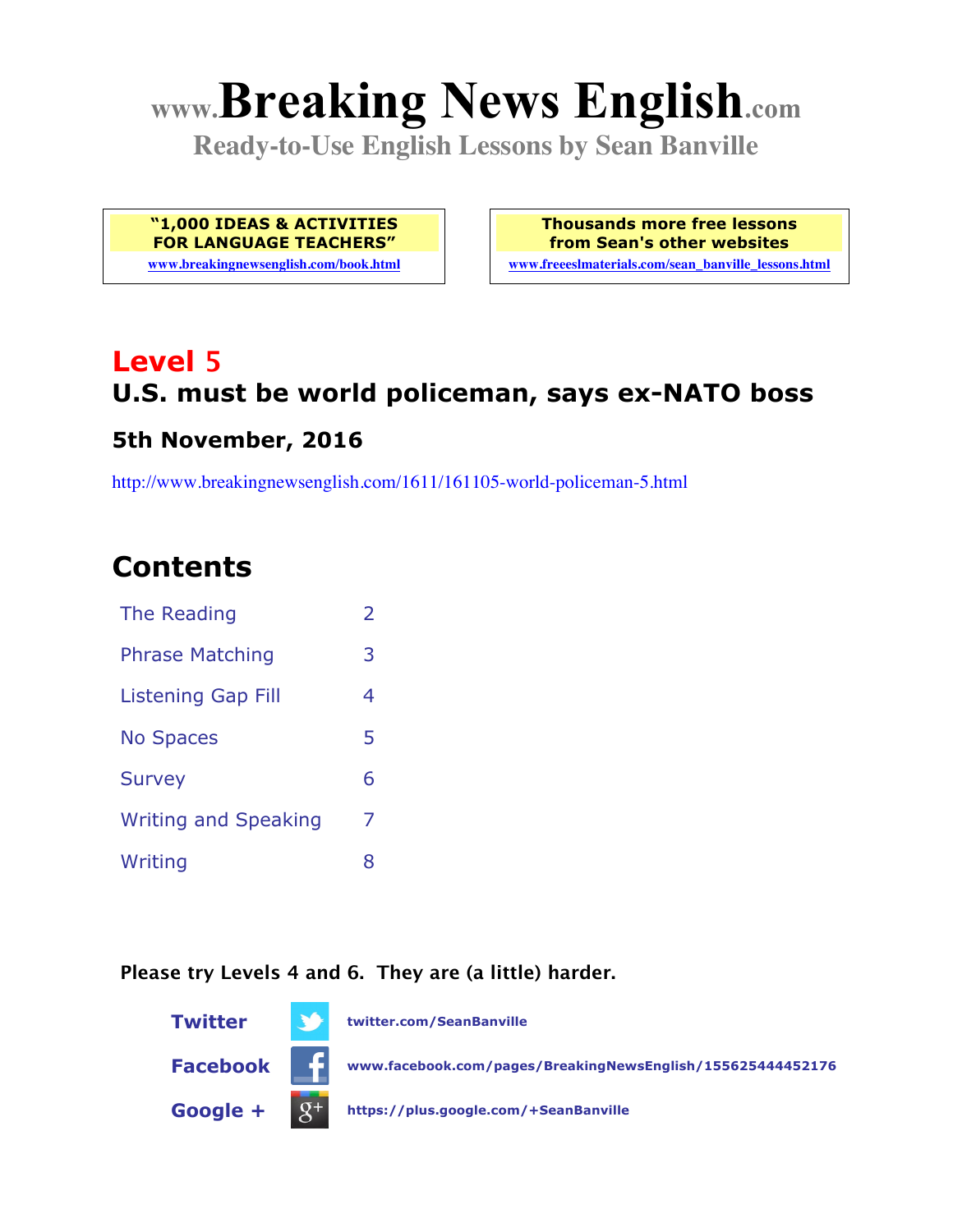### **THE READING**

From http://www.breakingnewsenglish.com/1611/161105-world-policeman-5.html

An ex-head of NATO, Anders Fogh Rasmussen, has said America needs to be the world's policeman to keep the world safe. Mr Rasmussen said, "we need determined American global leadership" to bring back law and order. He stated that the USA had no choice and had to act more forcefully. He explained that: "Syria is torn by war and conflict, Iraq is on the brink of collapse, Libya is a failed state,…Russia is attacking Ukraine and destabilising Eastern Europe, China is flexing its muscles, [and] the rogue state North Korea is threatening nuclear attacks."

Mr Rasmussen was critical of President Barack Obama, whom he says has not done enough to stop conflict. He said: "Superpowers don't get to retire. Look around; you will see a world on fire." The Russia Today (RT) newspaper said U.S. foreign policy has led to greater instability in the Middle East and North Africa. It said Libya is in chaos because the USA had no post-exit plan. RT added that actions in Iraq and Syria created a global security threat in the form of ISIS. It went on to write that the Taliban still control a third of Afghanistan, even after the US spent 15 years there.

Sources: http://**news.sky.com**/story/america-needs-to-be-the-worlds-policeman-former-nato-chief-says-10642541 http://news.**antiwar.com**/2016/11/02/former-nato-chief-we-need-us-as-worlds-policeman/ https://www.**rt.com**/news/365262-rasmussen-nato-america-police/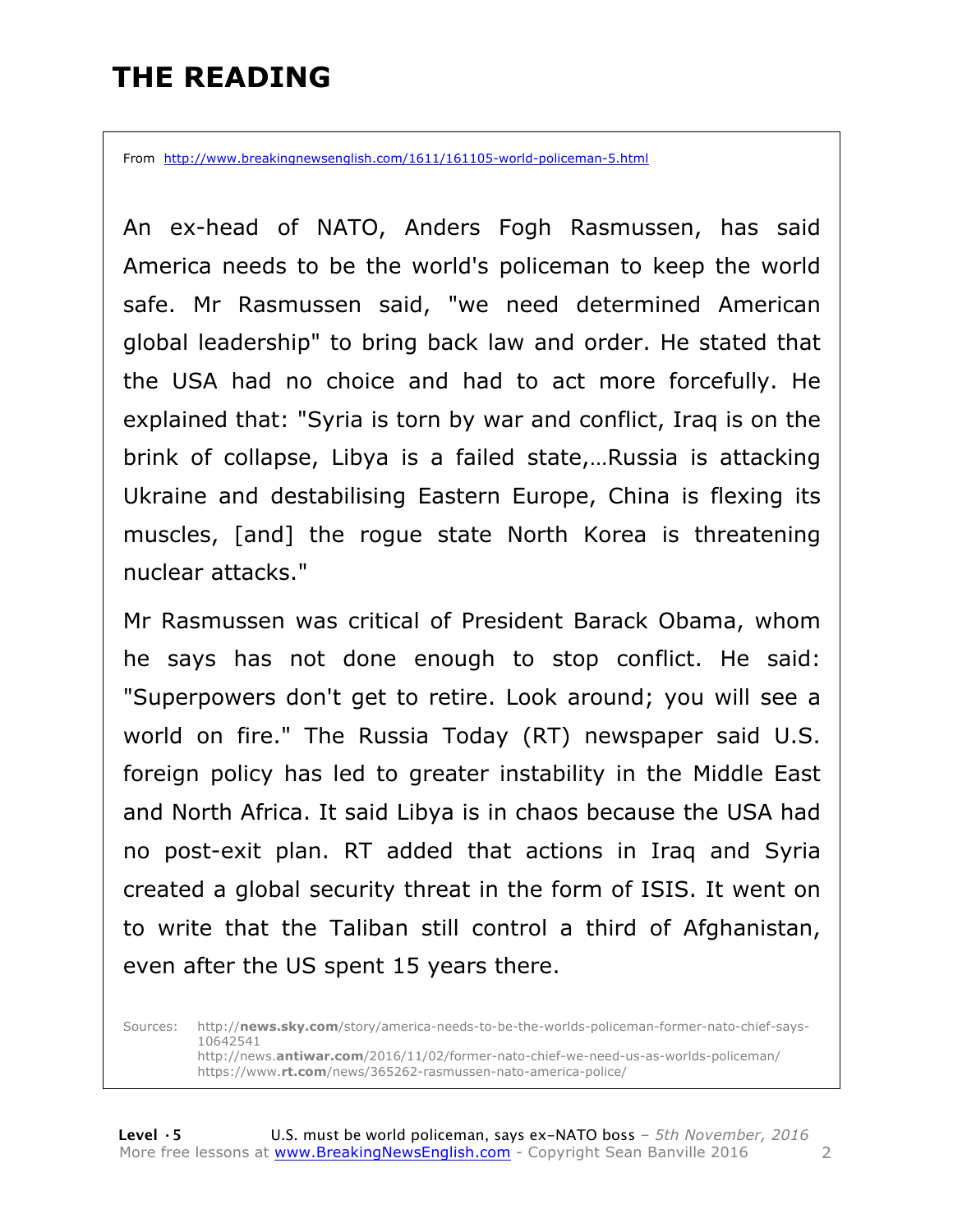# **PHRASE MATCHING**

From http://www.breakingnewsenglish.com/1611/161105-world-policeman-5.html

#### **PARAGRAPH ONE:**

| 1. keep the world                     |    | a. Eastern Europe  |
|---------------------------------------|----|--------------------|
| 2. bring back law                     |    | b. safe            |
| 3. had to act                         |    | c. of collapse     |
| 4. Syria is torn by war               |    | d. and order       |
| 5. Iraq is on the brink               | e. | attacks            |
| 6. destabilising                      | f. | and conflict       |
| 7. rogue                              |    | g. more forcefully |
| 8. North Korea is threatening nuclear |    | h. state           |

#### **PARAGRAPH TWO:**

- 1. Rasmussen was critical
- 2. not done enough to
- 3. foreign
- 4. greater
- 5. Libya is in
- 6. a global security
- 7. the Taliban still control a
- 8. the US spent
- a. instability
- b. 15 years there
- c. chaos
- d. third of Afghanistan
- e. of President Barack Obama
- f. policy
- g. stop conflict
- h. threat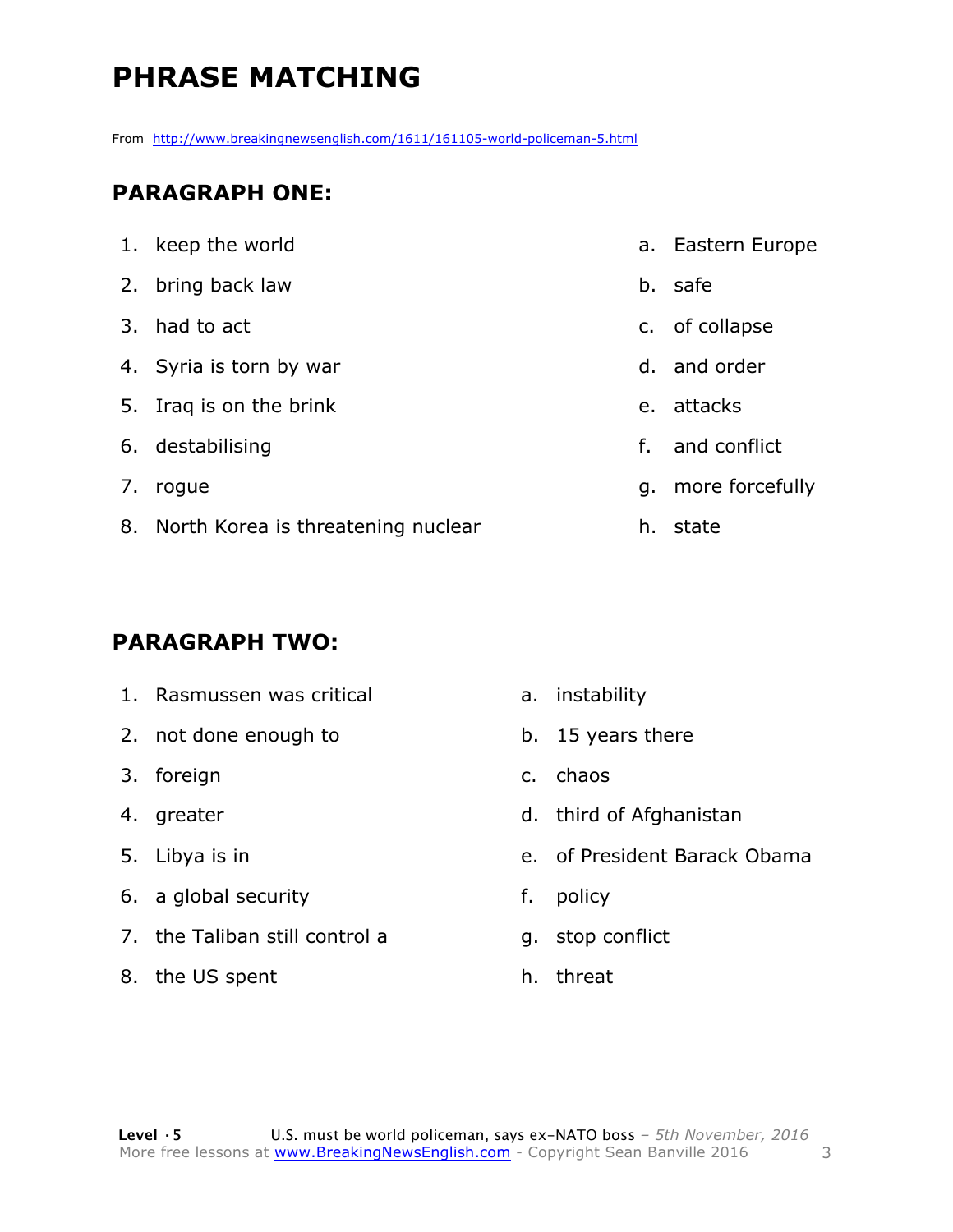### **LISTEN AND FILL IN THE GAPS**

From http://www.breakingnewsenglish.com/1611/161105-world-policeman-5.html

An ex-head of NATO, Anders Fogh Rasmussen, has said America needs to be the world's policeman (1) \_\_\_\_\_\_\_\_\_\_\_\_\_\_\_\_\_\_\_\_\_\_\_\_\_ safe. Mr Rasmussen said, "we (2) \_\_\_\_\_\_\_\_\_\_\_\_\_\_\_\_\_\_\_ American global leadership" to bring back law and order. He stated that the USA (3) \_\_\_\_\_\_\_\_\_\_\_\_\_\_\_\_\_\_\_\_\_\_\_\_\_\_\_ and had to act more forcefully. He explained that: "Syria (4) and conflict, Iraq is (5) \_\_\_\_\_\_\_\_\_\_\_\_\_\_\_\_\_\_\_\_\_\_\_\_ collapse, Libya is a failed state,…Russia is attacking Ukraine and destabilising Eastern Europe, China is flexing its muscles, [and] (6) \_\_\_\_\_\_\_\_\_\_\_\_\_\_\_\_\_\_\_ North Korea is threatening nuclear attacks."

Mr Rasmussen (7) **Mr Rasmussen** (7) **Resident Barack Obama, whom** he says has not done (8) \_\_\_\_\_\_\_\_\_\_\_\_\_\_\_\_\_\_\_\_\_\_ conflict. He said: "Superpowers don't (9) \_\_\_\_\_\_\_\_\_\_\_\_\_\_\_\_\_\_\_. Look around; you will see a world on fire." The Russia Today (RT) newspaper said U.S. foreign policy has led to (10) The Middle East and North Africa. It said Libya is in chaos because the USA had  $(11)$  \_\_\_\_\_\_\_\_\_\_\_\_\_\_\_\_\_\_\_\_\_\_. RT added that actions in Iraq and Syria created a global security threat in the form of ISIS. It went on to write that the Taliban still (12) **Solution** of Afghanistan, even after the US spent 15 years there.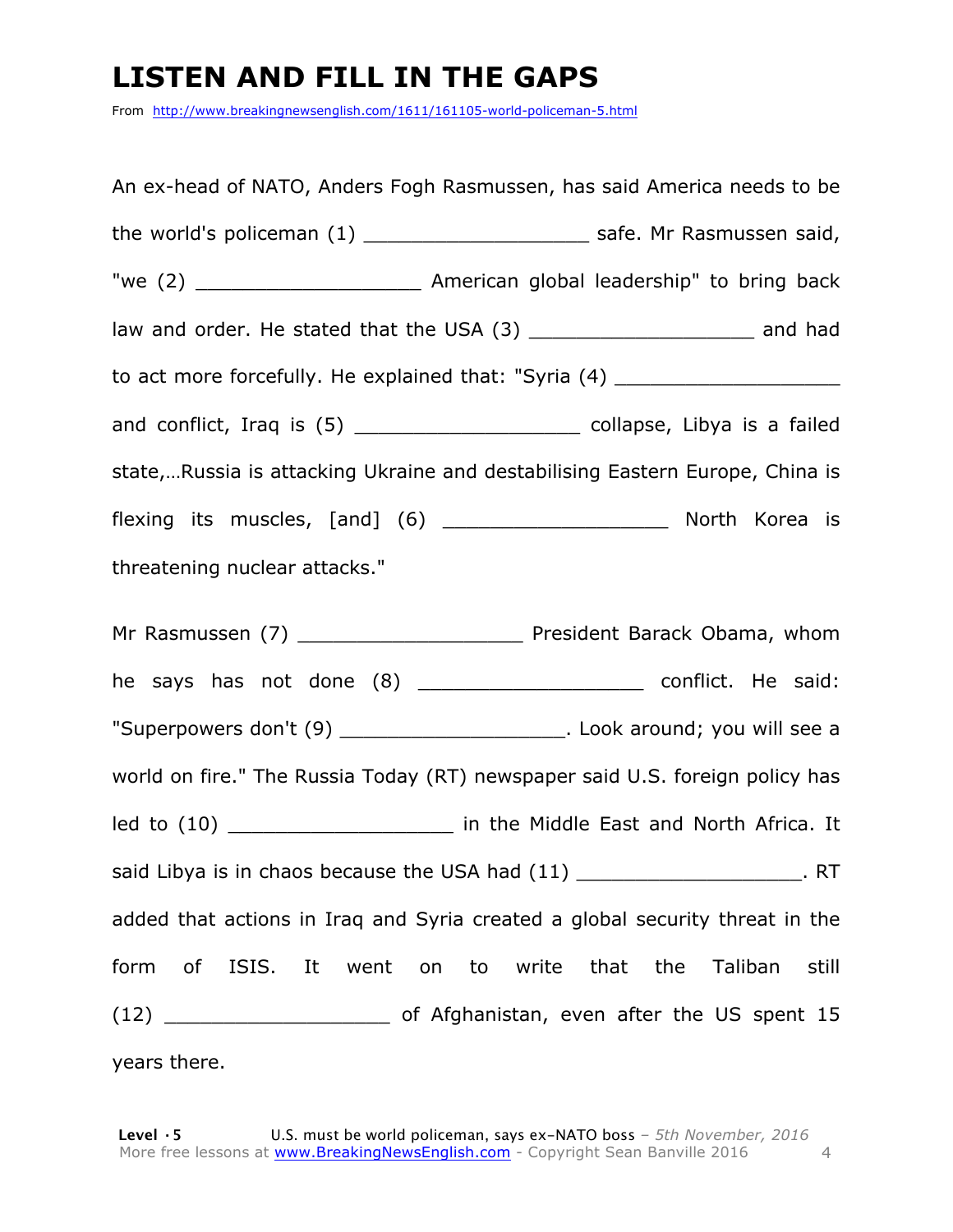# **PUT A SLASH ( / )WHERE THE SPACES ARE**

From http://www.breakingnewsenglish.com/1611/161105-world-policeman-5.html

Anex-headofNATO,AndersFoghRasmussen,hassaidAmericaneedst obetheworld'spolicemantokeeptheworldsafe.MrRasmussensaid,"w eneeddeterminedAmericangloballeadership"tobringbacklawandord er.HestatedthattheUSAhadnochoiceandhadtoactmoreforcefully.He explainedthat:"Syriaistornbywarandconflict,Iraqisonthebrinkofcoll apse,Libyaisafailedstate,…RussiaisattackingUkraineanddestabilisin gEasternEurope,Chinaisflexingitsmuscles,[and]theroguestateNort hKoreaisthreateningnuclearattacks."MrRasmussenwascriticalofPre sidentBarackObama,whomhesayshasnotdoneenoughtostopconflict .Hesaid:"Superpowersdon'tgettoretire.Lookaround;youwillseeawor ldonfire."TheRussiaToday(RT)newspapersaidU.S.foreignpolicyhasl edtogreaterinstabilityintheMiddleEastandNorthAfrica.ItsaidLibyaisi nchaosbecausetheUSAhadnopost-exitplan.RTaddedthatactionsi nIraqandSyriacreatedaglobalsecuritythreatintheformofISIS.Itwent ontowritethattheTalibanstillcontrolathirdofAfghanistan,evenafterth eUSspent15yearsthere.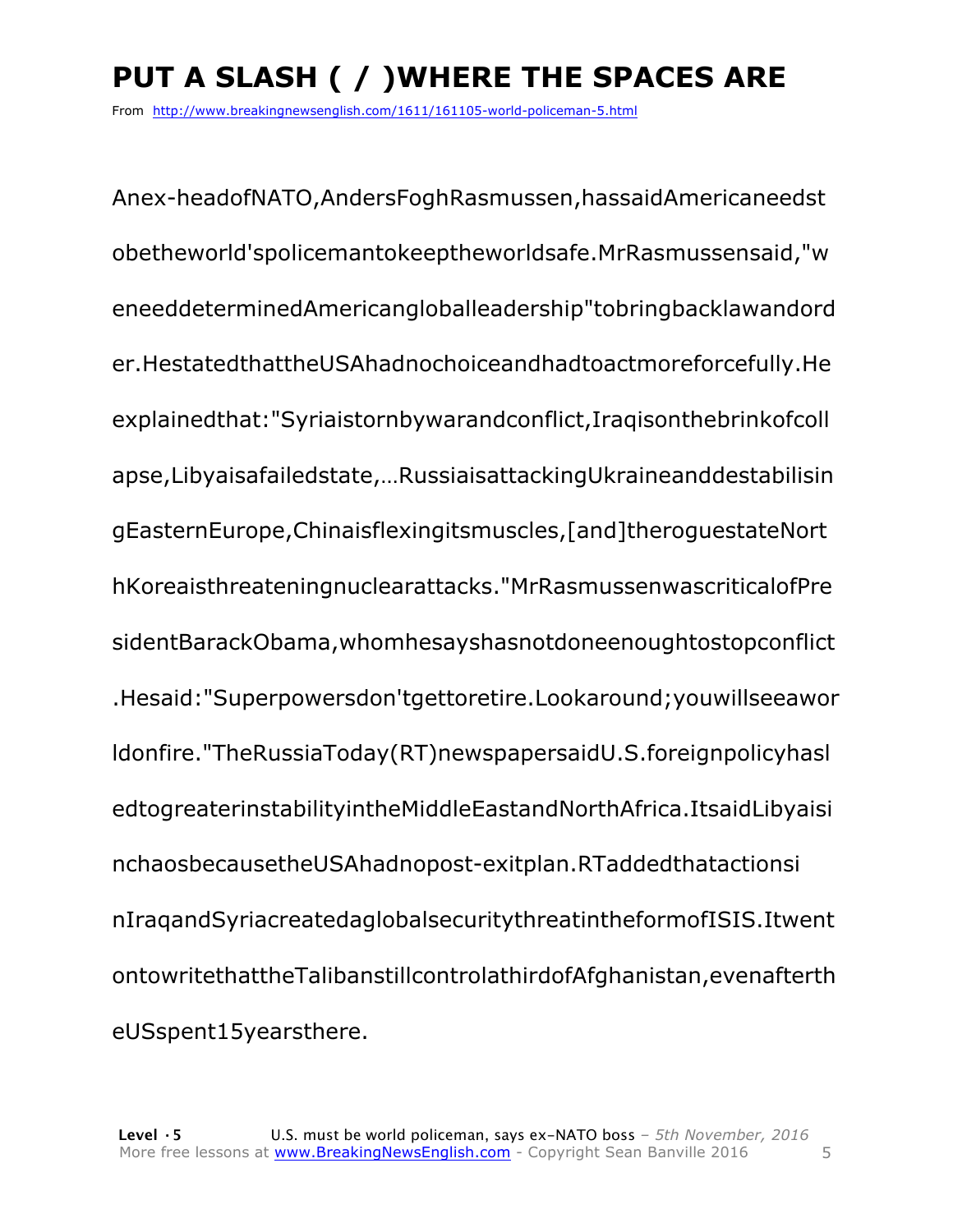# **WORLD SECURITY SURVEY**

From http://www.breakingnewsenglish.com/1611/161105-world-policeman-4.html

Write five GOOD questions about world security in the table. Do this in pairs. Each student must write the questions on his / her own paper.

When you have finished, interview other students. Write down their answers.

|      | STUDENT 1 | STUDENT 2 | STUDENT 3 |
|------|-----------|-----------|-----------|
| Q.1. |           |           |           |
| Q.2. |           |           |           |
| Q.3. |           |           |           |
| Q.4. |           |           |           |
| Q.5. |           |           |           |

- Now return to your original partner and share and talk about what you found out. Change partners often.
- Make mini-presentations to other groups on your findings.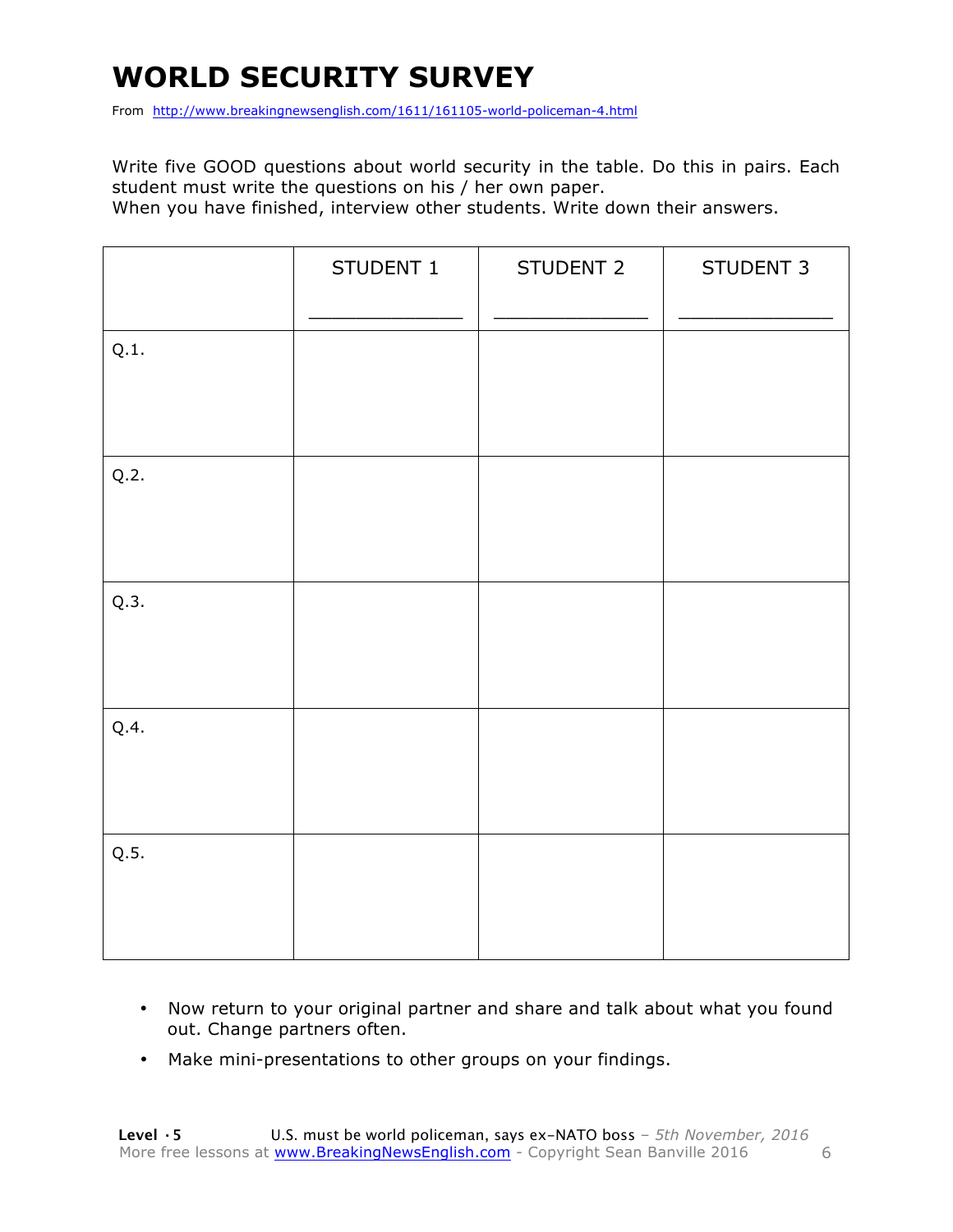### **WRITE QUESTIONS & ASK YOUR PARTNER(S)**

Student A: Do not show these to your speaking partner(s).

| a)           |  |  |
|--------------|--|--|
| b)           |  |  |
| $\mathsf{C}$ |  |  |
| d)           |  |  |
| e)           |  |  |
| f)           |  |  |
|              |  |  |

*U.S. must be world policeman, says ex-NATO boss – 5th November, 2016* More free lessons at www.BreakingNewsEnglish.com

# **WRITE QUESTIONS & ASK YOUR PARTNER(S)**

-----------------------------------------------------------------------------

Student B: Do not show these to your speaking partner(s).

| a) |  |  |
|----|--|--|
| b) |  |  |
| c) |  |  |
| d) |  |  |
| e) |  |  |
|    |  |  |
| f) |  |  |